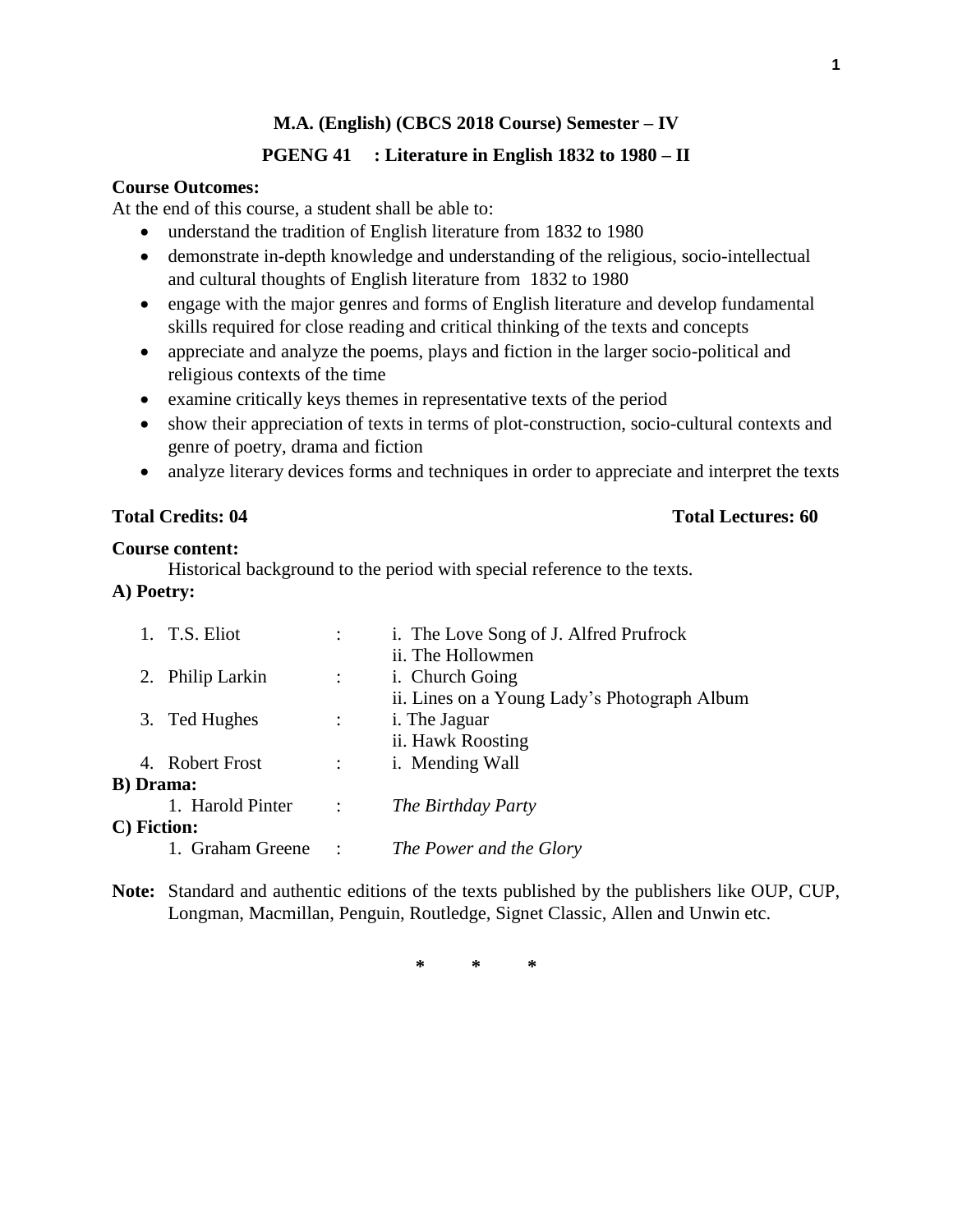# **M.A. (English) (CBCS 2018 Course) Semester – IV PGENG 42 : Contemporary Critical Thoughts - II**

### **Course Outcomes:**

At the end of this course, a student shall be able to:

- have a historical overview of major literary theorists, particularly of the 20th century
- show an understanding of historical and philosophical contexts that led to the development of literary theory and its practices
- develop awareness of various literary theories and the way they enrich and change our thinking about language, literature and society
- historically situate literary theorists whose works had informed and shaped various literary theoretical discourses
- identify theoretical concepts with theorists and movements with which they are associated and in the process understand their contexts
- apply various theoretical frameworks and concepts to literary and cultural texts
- evaluate and analyze strengths and limitations of theoretical frameworks and arguments
- sharpen interpretative skills in the light of various theoretical frameworks
- learners will be able to apply various theoretical frameworks and concepts to literary and cultural texts

### **Course content:**

The essays prescribed for study

- 1. Archetypal Criticism : Northrop Frye *The Archetypes of Literature*
- 2. Marxist Criticism : George Lukacs *The Ideology of Modernism*
- 3. Psychoanalytic Approach : Ernest Jones *Hamlet :The Psychological Solution*
- 4. Structuralism : Jonathan Cullar *Structuralism and Literature*
- 5. Reader-Response Theory : Roland Barthes *Death of the Author*
- 6. Deconstruction :M.H. Abrams *The Deconstructive Angel*
- 7. Feminism :Elaine Showalter *Feminist Criticism in the Wilderness*

#### **Reading List**

- 1. Ramaswami and Sethuraman (eds.) (1986), *The English Critical Tradition*, Vol. 1 (Macmillan) For Samuel Johnson and William Wordsworth.
- 2. Hardy and Westbrook (eds.) (1974), *20th Century Criticism*, (Light and Life Publishers, New Delhi) for T.S. Eliot, I. A. Richards, Cleanth Brooks, Richard Chase, and Ernest Jones.
- 3. Ramaswami and Sethuraman (eds.) (1986), *The English Critical Tradition*, Vol. II (Macmillan) for Wimsatt and Beardsley.
- 4. Lodge, David (1989), *20th Century Literary Criticism* (London Longman) For George Lukacs
- 5. Sethuraman (ed.), *Contemporary Criticism: An Anthology*, (Macmillan), for Roland Barthes, Stanley Fish, M.H. Abrams, and Elaine Showalter.
- 6. Barry, Peter (2007), *Beginning Theory : An Introduction to Literary and Cultural Theory*, Manchester University Press

**\* \* \***

# **Total Credits: 04 Total Lectures: 60**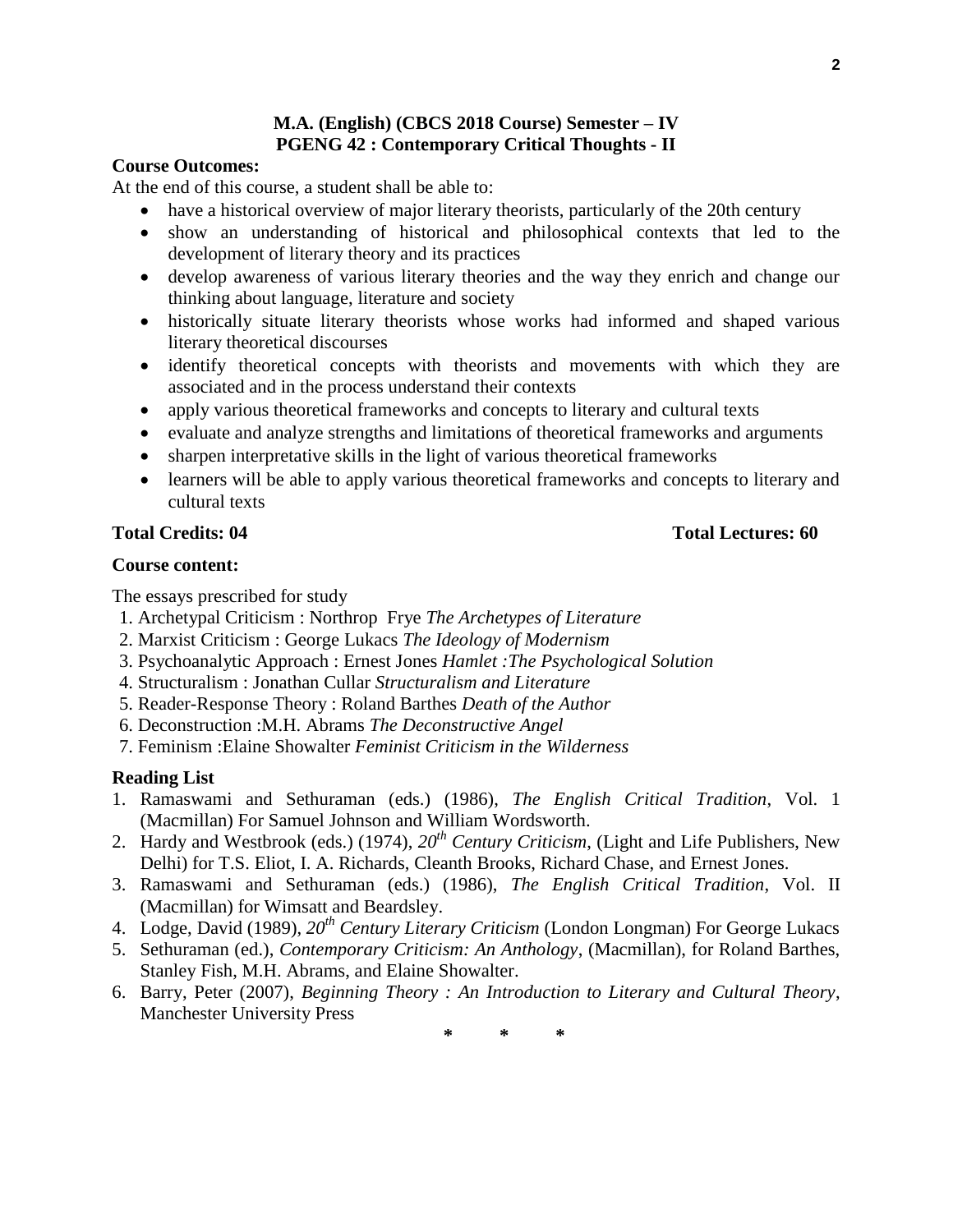# **EN 43: Research Methodology II (Research Project)**

# **Course Outcomes:**

At the end of this course, a student shall be able to:

- develop a critical thinking to arrive at the topic of research
- develop ability to pursue research in the field of new literatures in English
- understand the purpose and process of academic writing
- read and understand longer pieces of discourse independently
- collect data based on a survey and arrive at inferences using a small sample
- refer to authentic sources of information and document the same properly
- create the report based on research system
- write and revise the drafts
- cite books referred to in a systematic and acceptable manner

# **Total Credits: 06 Total Hours to be spent: 90**

# **Course Content:**

**I) A student is required to prepare the synopsis alongwith the following lines in at least 4 pages:** Introduction to the tilte and topic alloted; Hypothesis**;** Objectives of the Research**;** Proposed Structure: Chapter Scheme; Working Bibliography. This will be treated as Internal Evaluation and will be evaluated for 20 Marks.

# **II) Research Project Writing:**

A student is required to be familiar with methodology and technique of research report writing. S/he has to submit an ehaustive research report on the given topic, to be submitted by the end of February each year. The research report will be tretaed as a part of University Examination & will carry 60 Marks.

# **III) Viva-Voce/presentation:**

The viva-voce/presentation will be organised in the month of March every year and will be a part of university examination. The student has to present his/her research in front of the examiners including the other students. This will carry 20 marks.

# **Reference Books:**

- 1. Adam Sirjohn (2004), *Research Methodology: Methods & Techniques*, Delhi: New Age
- 2. Ballou, Stephen V. *A Model for Thesis and Research Papers*
- 3. Campbell, William *Form and Style in Thesis Writing*
- 4. Hillway, George *Introduction to Research*
- 5. Gibaldi, Joseph, *MLA Handbook for Writers of Research Papers*, New York: MLA
- 6. Lenburg, Jeff (2007), *Guide to Research*, Viva Books
- 7. Rajannan, B. (1968), *Fundamentals of Research*, ASRC Hyderabad
- 8. Sinha, M.P. *Research Methods in English*
- 9. Robinson, *Research Design and Statistical Measures*
- 10. Campbell, William *Form and Style in Thesis Writing*
- 11. Watson, George *The Literary Thesis*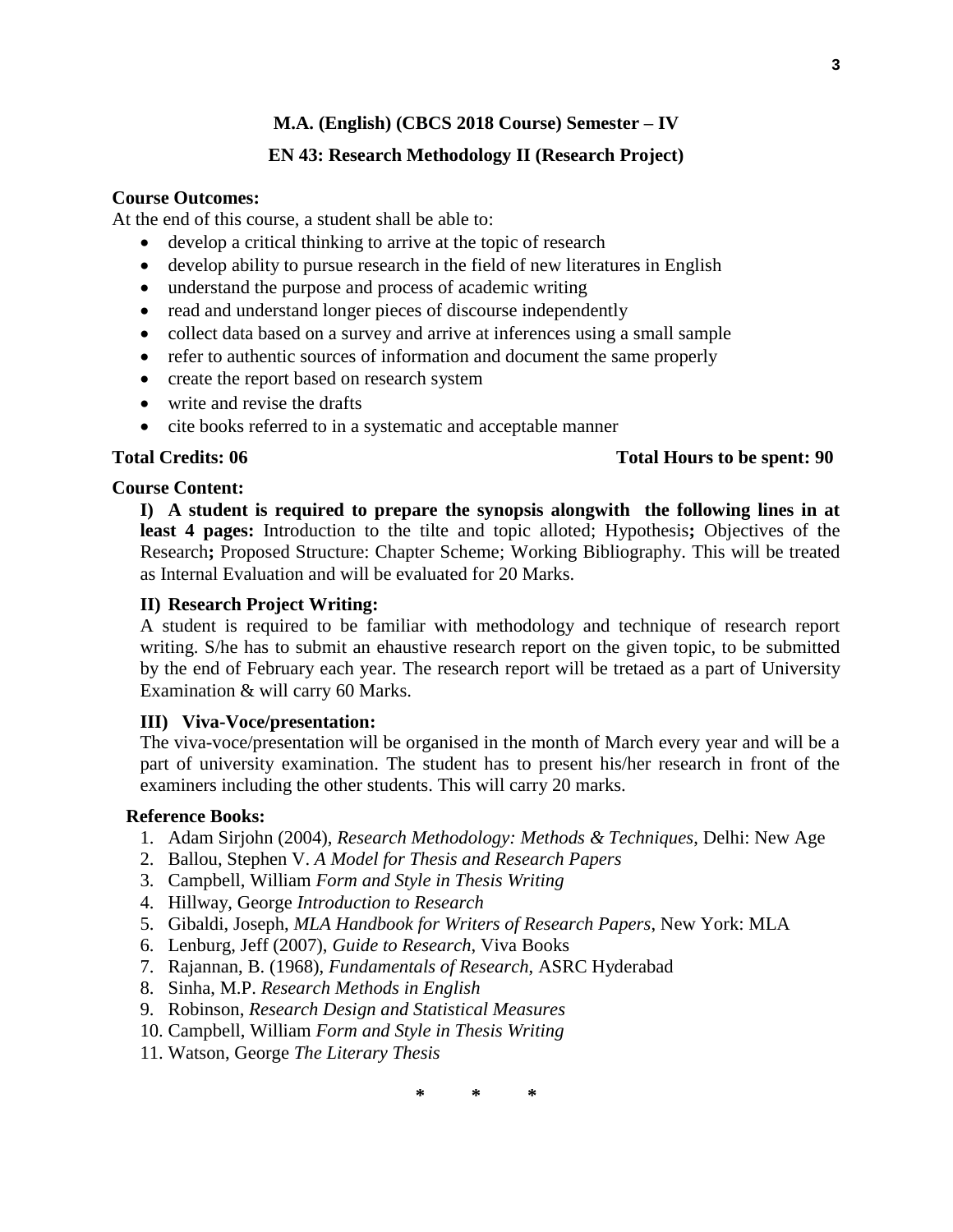### **PGENG 44 : a) Postcolonial Indian English Literature – II**

# **Course Outcomes:**

At the end of this course, a student shall be able to:

- understand the social-historical-political-economic contexts of colonialism and postcolonialism in India
- see through a corpus of representative postcolonial texts from different colonial locations: the effects of colonial rule on the language, culture, economy and habitat of specific groups of people affected by it
- understand the scope of postcolonial literatures in India
- appreciate and analyze the growing spectres of inequality arising out of colonial occupation and the role played by postcolonial literatures to resist it in India
- critically engage with issues of racism and imperialism during and after colonial occupation
- appreciate the changing role and status of English in postcolonial literatures link colonialism to modernity

#### **Total Credits: 04 Total Lectures: 60**

#### **Course content:**

#### A) **Texts:**

| 1. Raja Rao          |           | Kanthapura              |
|----------------------|-----------|-------------------------|
| 2. Shashi Deshpande: |           | The Narayanpur Incident |
| 3. Kiran Nagarkar    |           | The Cukold              |
| 4. Amitav Ghosh      | $\bullet$ | Sea of Poppies          |

#### **Rreference Books:**

- 1. Gandhi, Leela : *Post-Colonial Theory: A Critical Introduction*.
- 2. Vinay Kripal: *The New Indian Novel in English*.
- 3. Kripal, Vinay : *The New Indian Novel in English: A Study of the 1980s*.
- 4. Loomba, Ania : *Colonialism/Post-Colonialism*.
- 5. Naik, M.K. : *A History of Indian English Literature*.
- 6. Nabar, Vrinda & Nilufer Bharucha (ed.) :*Post-Colonial Perspective on the Raj & its Literature*.
- 7. Sing, A.K. : *Contemporary Indian Fiction in English*.
- 8. Lal, P. : *The Concept of an Indian Literature*.
- 9. Mukherjee, Meenakshi: *Realism and Reaity: The Novel and Society in India*.
- 10. Mukherjee, Meenakshi: *The Twice Born fiction: Themes and Techniques of the Indian Novel in English*.
- 11. Naik, M.K. : *Dimensions of Indian English Literature*.
- 12. Aijaz Ahmad: *In Theory*. New Delhi: Oxford University Press, 1992.
- 13. Timothy Brennan, *Salman Rushdie and the Third World*. New York: St. Martin's Press, 1989.
- 14. Elleke Boehmer, *Colonial and Postcolonial Literature: Migrant Metaphores*. Oxford University Press, 2005.
- 15. Devi, Ganesh: *The G. N. Devy Reader: After Amnesia, 'Of Many Heros', The Being of Bhasha; Countering Violence*, Orient Blackswan, 2009.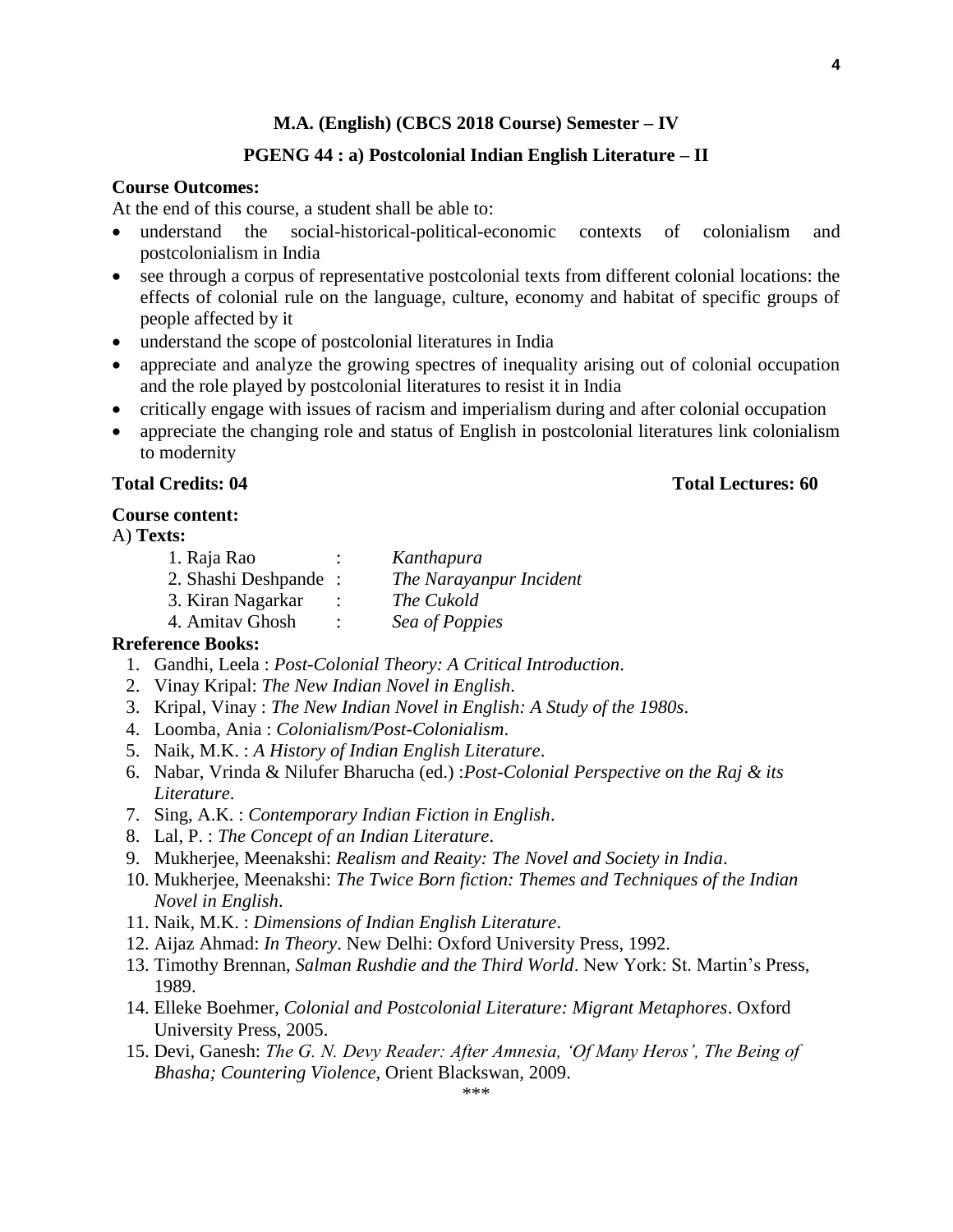# **PGENG 45 : b) Semantics and Pragmatics – II**

# **Course Outcomes:**

At the end of this course, a student shall be able to:

- recognize/understand the structure and various parts of the language
- understand the existence of language in the form of different dialects based on a set of established factors
- identify the various functions a language performs and the roles assigned to it
- understand that all languages behave alike and develop a tolerance for other languages
- understand that making errors is a process of learning and not hesitate to use language for the fear of making errors

# **Course content:**

- 1. Semantics and pragmatics
- 2. Emergence of pragmatics
- 3. Sentence and utterance
- 4. Presupposition and implicature
- 5. Speech event and speech situation
- 6. Speech Acts
- 7. Conversational Principles: PP, CP etc.
- 8. Deixis
- 9. Turn-taking and adjacency pairs
- 10. Discourse Analysis

# Books for reference:

- 1. Leech, G. (1974) *Semantics*, Penguin : Harmondsworth.
- 2. Leech, G. (1980) *Explorations in Semantics and Progmatics*, John Benjamms, Amsterdam.
- 3. Lyons, J. (1977) *Semantics*, (two vols) CUP.
- 4. Palmer, F.R. (1981) *Semantics*, CUP.
- 5. Searle, J. R. (1969) *Speech Acts*, CUP.
- 6. Searle, J.R. (1979) *Expression and Meaning*, CUP.
- 7. Levinson, S.C. (1983) *Pragmatics*, CUP.
- 8. Leech, R.N. (1983) *Principles of Pragmatics*, Longman.
- 9. Thorat, A.R. (2001) *A Discourse Analysis of Five Great Indian Novels*, Macmillan.
- 10. Mey, J.L. (1993) *Pragmatics : An Introduction*, Blackwell, Oxford.
- 11. Grundy, Peter (1995) *Doing Pragmatics*, Edwqard Amold, London.
- 12. Verchucren, Jet (1999) *Understanding Pragmatics*, OUP, New York.
- 13. Yule, G (1996) *Pragmatics*, OUP.
- 14. Taylor, P.J. (1987) *Analyzisng Conversation*, Pergamon Press.
- 15. Hudson. '*Sociolinguistics*' CUP.

**\* \* \***

# **Total Credits: 04 Total Lectures: 60**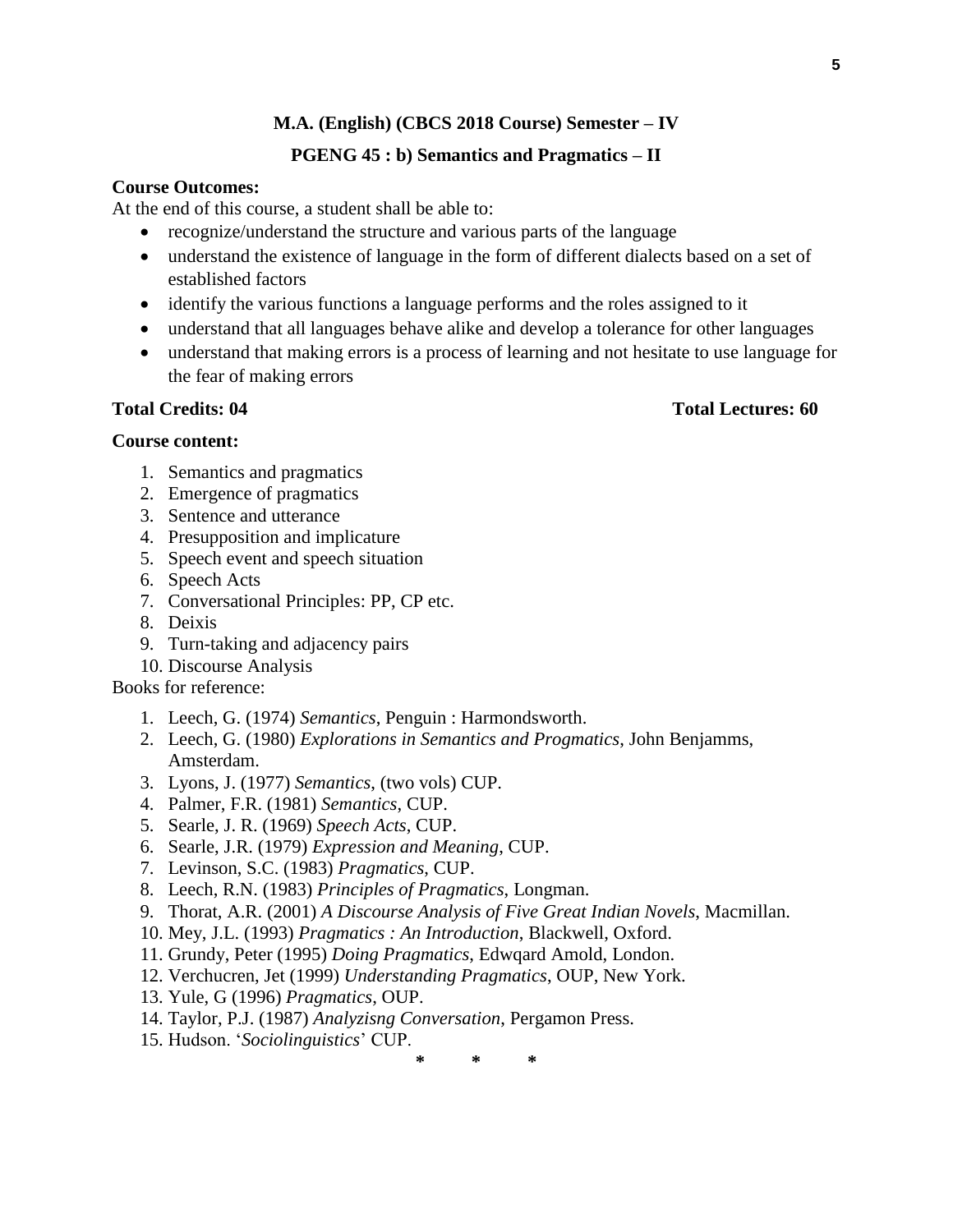#### **PGENG 46 : c) Contemporary American Literature and Culture - II**

#### **Course Outcomes:**

At the end of this course, a student shall be able to:

- understand the depth and diversity of American literature, keeping in mind the history and culture of the United States of America
- understand the historical, religious and philosophical contexts of the American spirit in literature; social-cultural-ecological-political contexts
- appreciate the complexity of the origin and reception of American literature, given its European and non-European historical trajectories
- critically engage with the complex nature of American society, given its journey from specific religious obligations and their literary transformations (such as Puritanism, Unitarianism, Transcendentalism, etc.) to the growth of anti- or non-Christian sensibilities
- critically appreciate the diversity of American literature in the light of regional variations in climate, cultural traits, economic priorities
- explore and understand the nature of the relationships of human beings to other human beings and other life forms in relation to representative literary texts in various genres
- analyze the American mind from global and Indian perspectives and situate the American in the contemporary world

#### **Total Credits: 04 Total Lectures: 60**

# **Course content:**

#### **A) Drama**

1. Edward Albee : *Who's Afraid of Virginia Woolf?*

#### **B) Fiction**

| 1. William Faulkner: | As I Lay Dying  |
|----------------------|-----------------|
| 2. John Steinbeck:   | Of Mice and Men |
| 3. Toni Morrison:    | Tar Baby        |

#### **Books for reference:**

- 1. Frederick J. Hoffman, *The 20th American Writing in the Post War Decade*
- 2. Robert Spiller et. al , *A Literary History of the United State*
- 3. Roy Harvey Pearce, *The Continuity of American Poetry*
- 4. Alan Downer, *American Theather*
- 5. Jean Gould, *Modern American Playwrights*
- 6. R.W. Horton and H.W. Edwards, *Background of American Literary Thought*